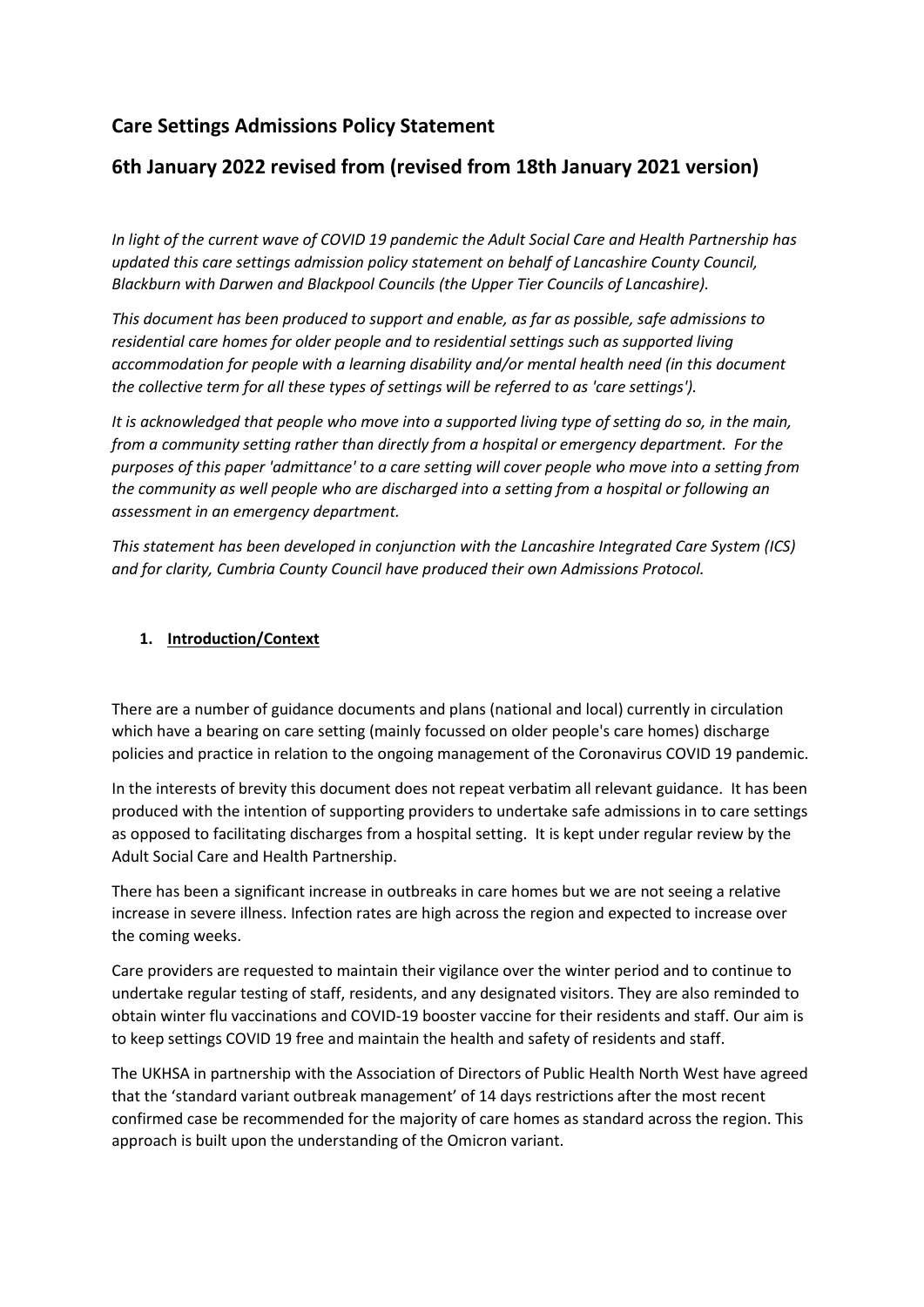- All cases and outbreaks in care homes should be managed as per a standard variant management for Omicron VOC-21NOV-01 (B.1.1.529).
- Single care home Omicron cases should no longer trigger the temporary implementation of outbreak restrictions unless additional cases are identified through two rounds of whole home PCR testing.
- Restriction of activities (including for admissions and visiting) for care home with outbreaks will be limited to a period of 14 days if there are no new cases.

However, there may be exceptions based on local risk assessment that merit an Incident Management Team and extension of restrictions may be required. This advice also applies to local hospices. The risk assessment process must take account of and is subject to available resource/capacity within the local authority Infection Prevention Control Teams.

This Admissions Policy and the principles set out apply equally to admissions to care settings because of a hospital discharge from a ward or following an assessment in an Accident and Emergency (A&E) department.

## **2. Principles to Support Safe Admissions in to Care Settings**

Managers of care settings are obviously primarily concerned about the health and wellbeing of residents, families, and staff, and in these very challenging times they have faced and are continuing to face some incredibly difficult situations.

We know from our close and regular contact with care setting managers and other staff that, despite the regular changes in guidance, care settings have been consistently applying the following best practice principles to maintain the safest care services as possible, which this statement endorses and supports

- All people being discharged from a hospital and being admitted to a care setting both existing and new residents should be tested 48 hours prior to the admittance, and the result should be relayed to the care setting prior to the admittance. This does not apply for people who are being discharged from hospital and who have tested PCR positive 14 days (or 10 days if clinically safe and appropriate) prior to the discharge. These people are deemed to have completed their 10/14 day isolation period whilst in the hospital and unless they are showing new Covid 19 symptoms do not require a further PCR test prior to discharge (and will not require another PCR test for 90 days after the first PCR positive test/onset of symptoms).
- Vaccination status should be shared with the care home from the assessment conducted by the hospital discharge team
- Unvaccinated patients should not be routinely placed into a setting with COVID. Those who are consistently refusing vaccination and have capacity will need risk assessment especially if they are going back to their usual care home of residence. This should be documented. Every opportunity should be taken to promote the vaccine.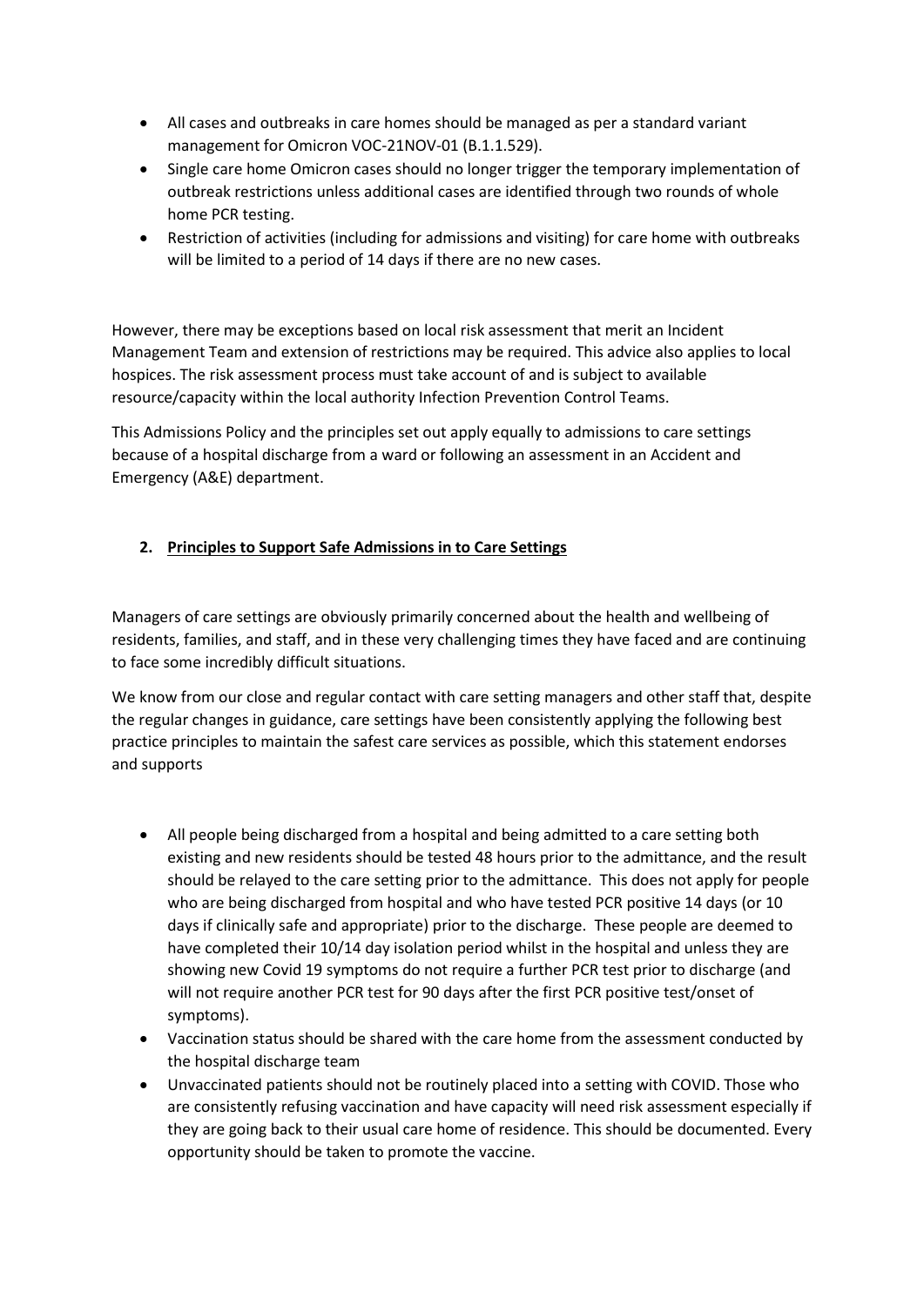Newly admitted residents to a care home who are transferring from an interim care facility or transferring from another care home will no longer need to self-isolate upon arrival if the below requirements are satisfied:

- the person admitted is fully vaccinated, wherever possible and if not vaccinated then vaccine should be offered if practicable
- local guidance from the director of public health about community transmission of variants of concern is followed
- the person admitted has no known contact with a COVID-positive person
- the care home has considered the circumstances at the care home or interim care facility from which they are transferring, prior to admission
- the person is subject to an enhanced testing regime consisting of a PCR test before admission (within 72 hours), a PCR test on the day of admission (day 0) and a further PCR test 7 days following admission (day 7). Additionally, we recommend daily rapid lateral flow testing until the day 7 PCR result has been received

Care home residents returning from hospital following an overnight stay for elective (planned) care will also not be asked to self-isolate provided the following criteria are satisfied and they should avoid contact with highly vulnerable residents:

- the person admitted is fully vaccinated, wherever possible
- local guidance from the director of public health about community transmission of variants of concern is followed
- the person admitted has no known contact with a COVID-positive person
- the person receives a negative PCR test result following their return to the care home

Care home residents discharged from hospital following an admission for emergency care should self-isolate, upon arrival, for 14 days, within their own room.

- Care settings that are willing and able to accept Covid 19 positive residents can do so if they are able to safely and appropriately cohort/isolate the person for the remainder of their 14 day isolation period. Where a care setting is unable/unwilling to accept a Covid 19 positive person then alternative arrangements will be put in place for the remainder of the person's 14 day isolation period, prior to the person then being able to be admitted to the care setting.
- In the minority of cases where a test result is not available at the point of discharge and alternative discharge accommodation is not available a resident can be admitted to a care setting if the care setting is willing and able to safely and appropriately isolate/'cohort' the resident until the negative result is provided or for 14 days (or the balance of) if the result is positive.
- In hospital several COVID-19 tests may be performed due to the hospital being involved with epidemiology surveillance. If a patient has repeated positive swabs the date of the first positive PCR test is taken as the start of isolation. Subsequent positive swabs are to be expected and will not extend the period of isolation required. The resident may need to be isolated for 14 days on admission to a care setting and be retested in the Whole Home Testing PCR testing 90 days following the last positive test (unless they become symptomatic).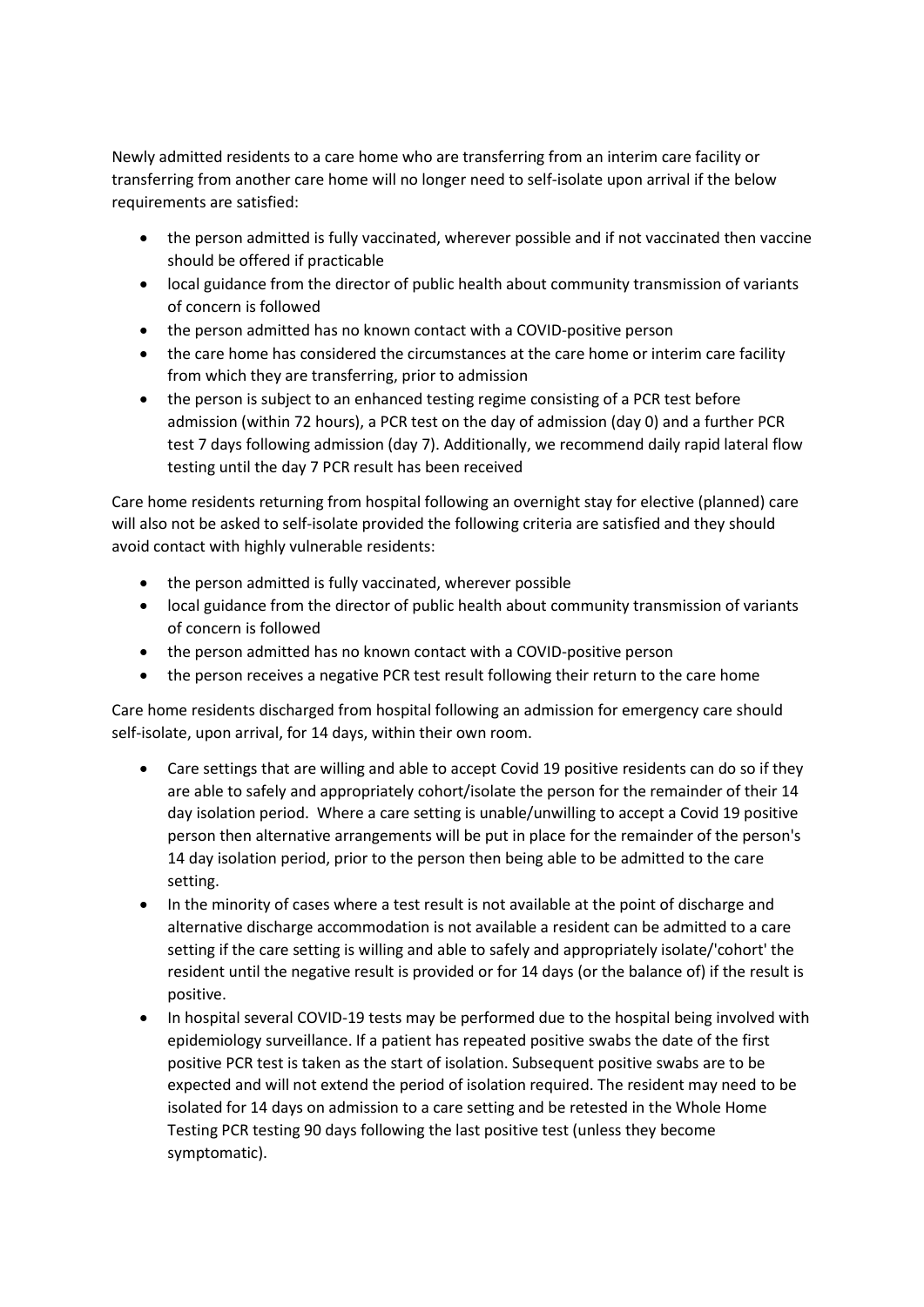- In hospital a patient may be a contact of COVID-19 positive patients but may not be positive themselves. Whilst in hospital every effort will be made to minimise risk and ensure separation of Covid 19 positive and Covid 19 negative people. On admission to care settings these residents should ideally be isolated for 14 days and be included in the next round of PCR Whole Home Testing.
- This isolation period should apply unless the person has already undergone isolation for a 14 day period in another setting, and even then, the care setting may wish to isolate new/readmitted residents for a further 14 days. However, this must be balanced within the context of overall health of wellbeing in relation to extended periods of isolation (see below for isolation procedures).
- Care settings which contain a mix of symptomatic and asymptomatic residents must ensure that symptomatic residents are isolated /'cohorted' away from asymptomatic residents.
- Any staff (including agency) who are working in a care setting must follow the latest guidance in relation to effective infection prevention measures.
- Any staff who need to self-isolate should do so immediately. They should not seek alternative employment during their isolation period. Care providers must continue to pay staff their full wages for their period of isolation and can choose to use the Infection Prevention Control grant monies for this purpose. This is important for maintaining staff income levels and removing their need to seek alternative work to substitute for lost wages, which in turn reduces the spread of infection. It will also encourage staff to take part in testing and not fear the wage related consequences of isolation.
- Staff and residents who have previously tested positive and completed isolation should not re-join asymptomatic PCR testing for 90 days from their initial symptom onset (or test date if asymptomatic) unless they develop new possible COVID-19 symptoms. If a repeat PCR test is positive within the 90 days the staff member does not need to be excluded from work unless they have had previous negative tests or if they are displaying symptoms, in which case they should isolate for 14 days.
- Where a Covid positive person is being discharged from a 'red' setting (Covid+ residents in situ) into a care setting (new or returning) and has already completed their 14 day isolation period then a further PCR Covid test is not required in order to enable the person to be admitted/readmitted to the care setting. The person does not need to be isolated/cohorted and does not need to be PCR retested for Covid for 90 days following the first PCR test unless they display symptoms. A PCR test can only detect presence of the virus not whether the person is infectious.
- To support the person's discharge from the 'red' setting into a care setting a Lateral Flow Test (LFT) should be used. This test will detect infection as opposed to a PCR test which can only test for presence of the virus. If the person tests negative using the LFT then the person can be admitted/readmitted into a care setting without the need for further isolation unless they then display further symptoms.
- This position has been agreed by the Lancashire DPHs via the Lancashire Clinical Oversight Group.

In the circumstances where a person has received a Covid positive test result and is being discharged from a hospital setting before their 14 day isolation period has expired the person may return to their care setting if the setting is willing to receive the returning resident and can ensure appropriate and effective isolation/cohorting and has all IPC and other appropriate arrangements in place. In these circumstances the person does not need to be admitted to a 'red' Setting to complete their isolation period prior to returning to their care setting. If the care setting is unable or unwilling to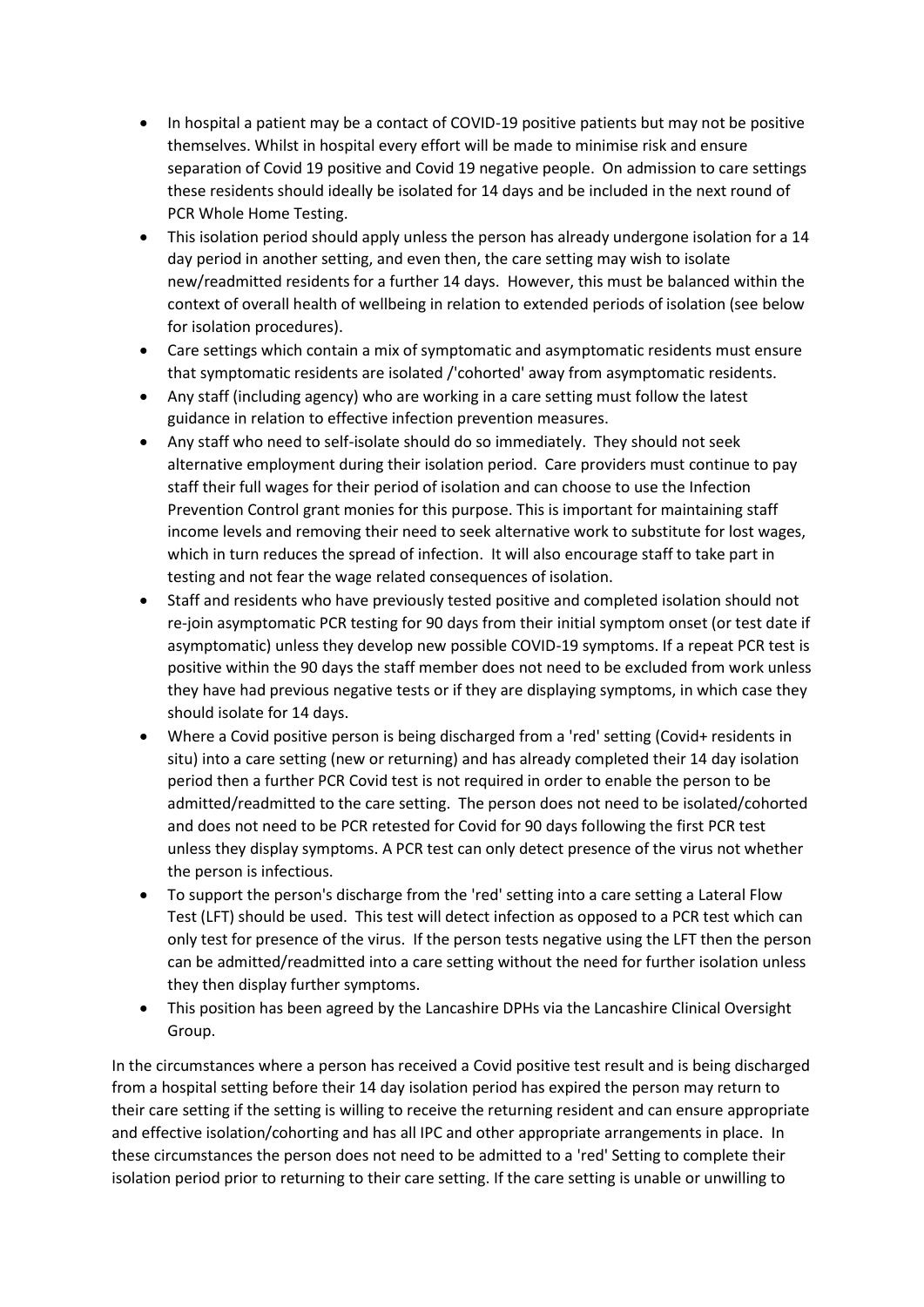receive a returning resident the person will be admitted to a 'red' Setting to complete their isolation period prior to returning to their care setting.

UKHSA give the following explanations for some positive PCR tests:

- In some individuals, there is a long tail of positivity lasting several weeks which may not be indicative of infectiousness.
- Cases that test positive more than 90 days after the initial positive PCR result should be managed as a new case.
- Cases that test positive after two successive negative tests should be managed as a new case.
- Regardless of prior test results, staff or residents who become symptomatic or whose symptoms worsen should self-isolate and be tested again.
- If a resident has already been PCR tested within 90 days of their onset of symptoms (or first positive test if asymptomatic), then a second positive PCR test within 90 days of symptom onset (or 1st positive test if asymptomatic) should not result in isolation, unless the positive test has been preceded by two or more negative tests.
- If a trusted assessment is not complete the care setting will need all information that is felt to be required/relevant prior to admittance.
- Care settings should take account of the latest national and local guidance in relation to maintaining safe visiting procedures for all staff and family members/friends.

These principles apply equally to any person who is being admitted to a care setting (current and new) as a result of a hospital discharge or following an assessment in an emergency department (see below for A&E testing procedures).

Some residential settings may feel able to be more flexible in relation to some of these principles in circumstances where they can accept discharged residents in a safe and proper manner, in particular

- Symptomatic, asymptomatic or recovering residents may be accepted by a care setting prior to the completion of 14 days isolation, with or without swab results, where isolation/'cohorting' can safely be achieved within the setting.
- Some limited incomplete information in a trusted assessment may be acceptable to permit discharge, however it is vital that discharge documentation is as complete and accurate as possible to ensure safe and effective ongoing care.

The above principles in the main reflect current guidance now, and they are intended to support and enable care settings in Lancashire to manage the health and wellbeing of their residents and staff in these extremely challenging times to the best of their ability.

It is acknowledged that the above principle in relation to care settings only accepting discharged residents following the confirmation of a negative test result is a way of working that many settings have adopted in an understandable effort to reduce the risk of COVID cases amongst their residents but is not strictly in line with current guidance. A number of settings have been able to accept residents who are still awaiting a test result but are deemed medically fit in order to assist the discharge process by applying effective isolation/'cohorting' methods. (As stated above, not all residents will require a test result prior to discharge if they have PCR tested Covid 19 positive 14 days prior to discharge and are therefore deemed to have completed their 14-day isolation period whilst in the hospital and are not showing new symptoms.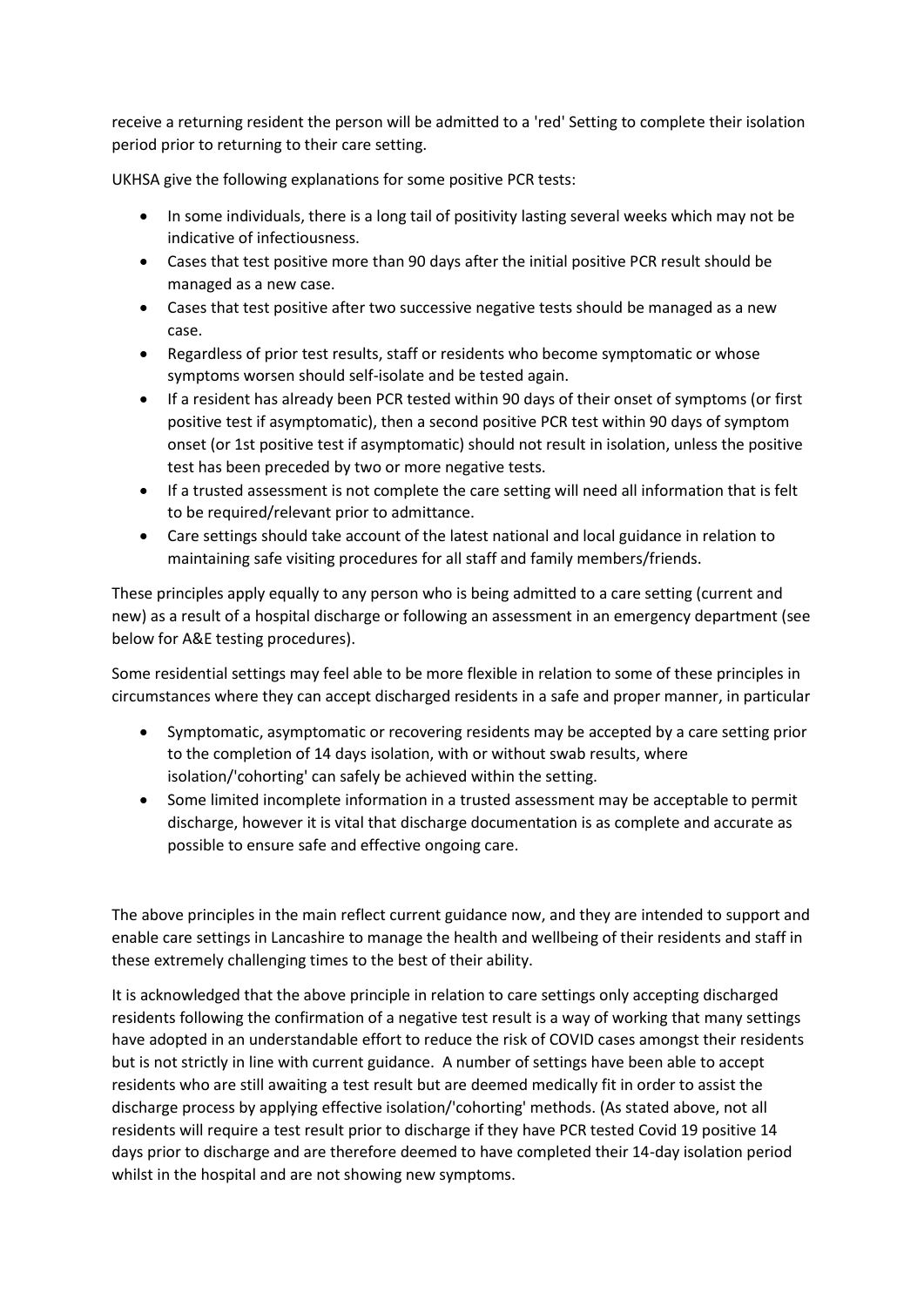People with dementia, autism or a learning disability, and people experiencing serious mental ill health are likely to experience particular difficulties during the pandemic. This could include difficulty in understanding advice on social distancing, and increased anxiety. They may need additional support to recognise and respond to symptoms quickly, and in some cases may be at greater risk of developing serious illness from COVID.

Testing procedures within Emergency Departments

At the start of the pandemic, A&E departments established a 2 hour turn around testing procedure which was aimed at providing care settings with the confidence to safely readmit their residents following an A&E assessment i.e., the person was deemed medically fit to return home with no need for admittance to a hospital ward.

As the pandemic has progressed and A&E departments have come under additional pressures and are returning to more BAU the ability for some A&E departments to turn test results around within 2 hours is currently not always practicable.

In these circumstances the A&E department may undertake a test prior to the person leaving the department and will provide the readmitting care setting with the test result as soon as possible. The care setting can readmit their returning resident on the basis that the resident should be treated as COVID positive with all relevant IPC procedures observed i.e., isolation/cohorting and appropriate use of PPE until a test result is provided.

It is also possible that the A&E department may not be able to undertake any test whilst the person is in their care. The readmitting care setting will therefore be expected to treat the returning resident as positive and undertake safe and appropriate isolation/cohorting for 14 days. This lack of a test, whilst a missed opportunity to identify asymptomatic people, should not be a barrier to readmitting the person (safely) back to their home.

## **3. Isolation Procedures within Care Settings**

NW UKHSA has published some interim guidance in relation to local queries about how long people who have repeatedly tested positive should remain in isolation. It is included below by way of assistance in relation to decisions on discharge into care settings. NW UKHSA have raised the issues with national UKHSA and further guidance is expected.

The following advice in relation care setting residents has been produced due to the challenges local care settings are facing with managing significant numbers of residents in isolation for a longer period, including some with challenging medical conditions such as dementia. This is local interim guidance whilst awaiting a national response:

For care setting residents, the following categorisation has been developed:

1) symptomatic residents 2) asymptomatic residents 3) asymptomatic 'immune suppressed' residents:

#### 1. Symptomatic residents

Residents may come out of isolation 14 days after the onset of symptoms provided they are symptom and fever free for 48 hours (without taking paracetamol or other fever reducing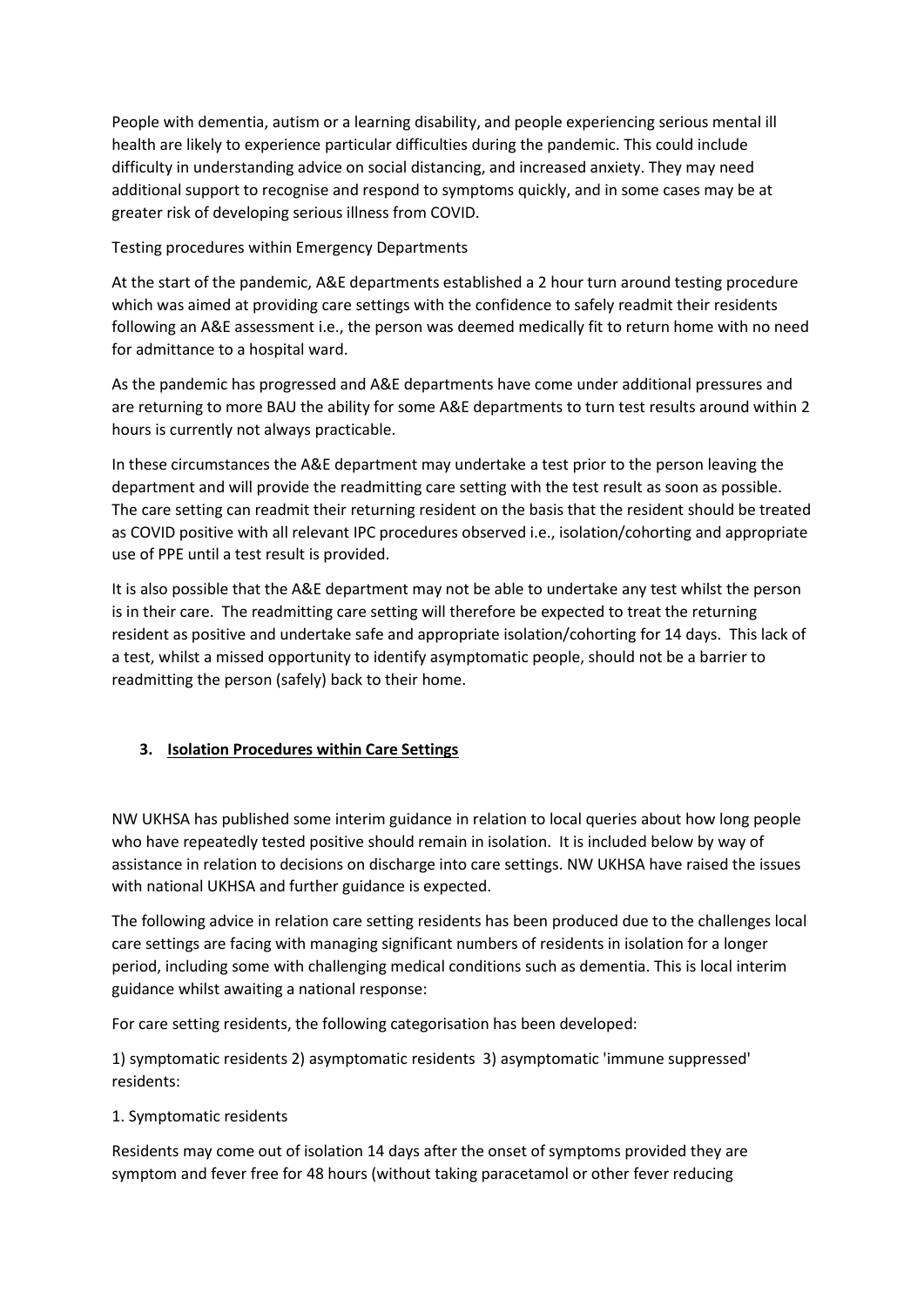medication). A cough and loss of taste and smell are known to persist for a longer period therefore should not be used as a basis for remaining in isolation.

If they were positive and tested again and remained positive what matters is the symptoms, not the second test, to make a decision about ending isolation. As long as they remain well and fever free after 48 hours and infection prevention control measures are followed, they should not be isolated. However, if they develop symptoms again, they need to be isolated ASAP, as for a new possible case, and tested accordingly. If the resident is not known to be immunosuppressed, then as long as they remain asymptomatic there is no need for repeat testing.

## 2. Asymptomatic residents

Asymptomatic residents who have tested positive initially, after they have been isolated for two weeks and they remain asymptomatic and are not immunosuppressed, then the current holding advice is not to continue with isolation irrespective of subsequent test results. However, if they develop symptoms they need to be isolated ASAP, as for a new possible case, and tested accordingly.

## 3. Asymptomatic immunosuppressed residents

Asymptomatic immunosuppressed residents who have tested positive after two weeks should be retested after a further week in isolation? Is this still accurate. As a precaution, if the test result after the third week is still positive but the resident has no symptoms, they should be allowed to come out of isolation as long as IPC measures are maintained. Please note: People with weakened immune systems are at higher risk of getting severe illness from SARS-CoV-2 infection, the virus that causes COVID-19. They may also remain infectious for a longer period of time than others with COVID-19.

This interim PHE NW guidance will be helpful in assisting a more proactive and positive approach in relation to people who have repeatedly tested positive for COVID 19 and are requiring admission to a care setting. This advice will assist care settings in the requirements for appropriately isolating/cohorting such people.

All of the above principles are based on care settings having an appropriate number/skill mix of staff in place, have an appropriate amount/mix of compliant PPE, are observing correct infection control practices and measures, are able to operate within appropriate Mental Capacity Act and Deprivation of Liberty protocols, and feel that they have the appropriate support and guidance from GPs, local authority and health professionals.

## **4. Summary**

The Upper Tier Lancashire Councils will keep this document under regular review considering changing guidance and partner and care setting manager feedback and will amend/update as necessary.

It is recognised that applying the 14-day isolation period is having an impact on the ability of health services to meet the obligations in relation to timely discharges from hospitals. This has become more of an issue as the pressure on hospital capacity has significantly increased. The Upper Tier Lancashire Councils are continuing to work with NHS services to identify appropriate settings to enable safe and efficient discharge.